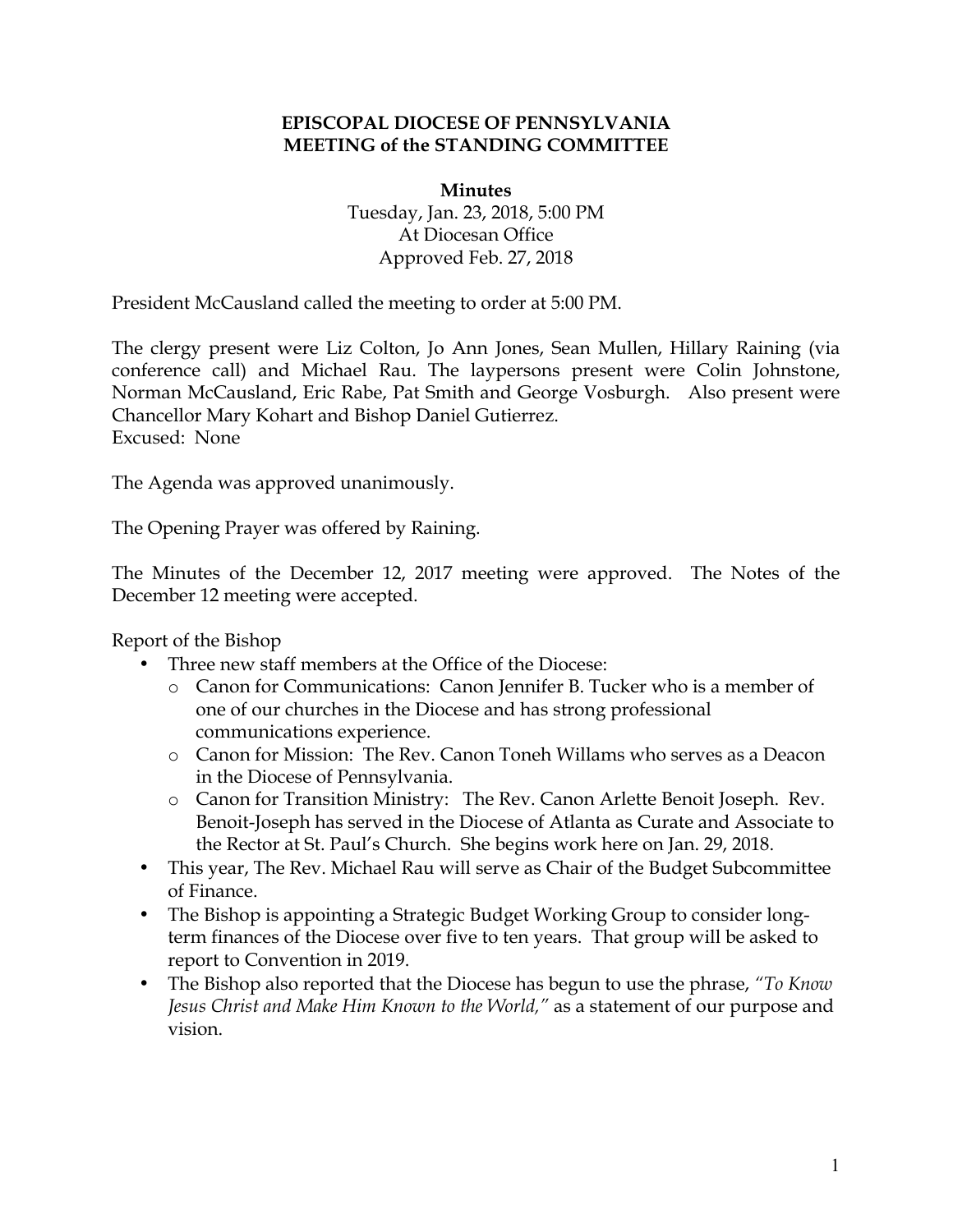### Approval and Consents

- 1. There were no Ministry Approvals requested.
- 2. Upon the recommendation of the Property and the Finance committees, approved unanimously the request of **St. James Church, Collegeville,** to grant to the local township a 10-foot right-of-way on two fronting roads of the church property. In exchange for the right-of-way, the Church will be exempt from a local ordinance requiring sidewalk construction and other improvements in conjunction with building projects. St. James plans a twophase building project to create an Outreach Center and other improvements for the parish. (Rabe, Smith)
- 3. Upon the recommendation of the Property and the Finance committees, approved unanimously an agreement under which **The Church Foundation** will pay for improvements to office space at 3717 Chestnut Street in lieu of one year's rent. The cost of these improvements is estimated at \$10,000. Standing Committee will review the arrangement for rent in 2019. (Smith, Vosburgh)
- 4. Upon the recommendation of the Property and the Finance committees, approved three new policies to implement provisions of Canon regarding the Mortgage (Vosburgh/Smith), Lease (Jones/Rau) and Sale (Vosburgh/Smith) of **church property** in the Diocese. Each was approved unanimously. The three policies are attached.
- 5. Approved a resolution making \$1.5 million dollars available over five years from funds invested at the Church Foundation. The money will finance a "Growth and Development Fund" to assist local parishes making capital improvements. A maximum of \$300,000 will be available each year over the five-year period and grants of no more than \$30,000 may be awarded to any parish. A parish receiving a grant during the five-year life of the program will not be eligible for an additional grant. Approved unanimously.
- 6. Upon the recommendation of the Chancellor, unanimously approved a funding resolution that is attached. The resolution makes available \$450,000 from certain endowment accounts to fund the **2018 Diocese Budget** as approved the Diocese Convention in November 2017. The resolution also designates \$1.5 million to fund the new five-year "**Growth and Development Fund**" that provides grants for capital improvements at parishes and other institutions within the Diocese. The Bishop recommended and the Finance and Standing committees approved establishing the Growth and Development Fund in 2017. (Rabe/Rainey). The Committee thanked the Chancellor for the time and effort in researching the funds, and drafting the resolution for the Standing Committee.
- 7. Unanimously authorized the Executive Committee to determine and make appropriate reimbursement from proceeds to **Redeemer, Springfield**, for expenses incurred in preparation for the August 2017 sale of the church rectory.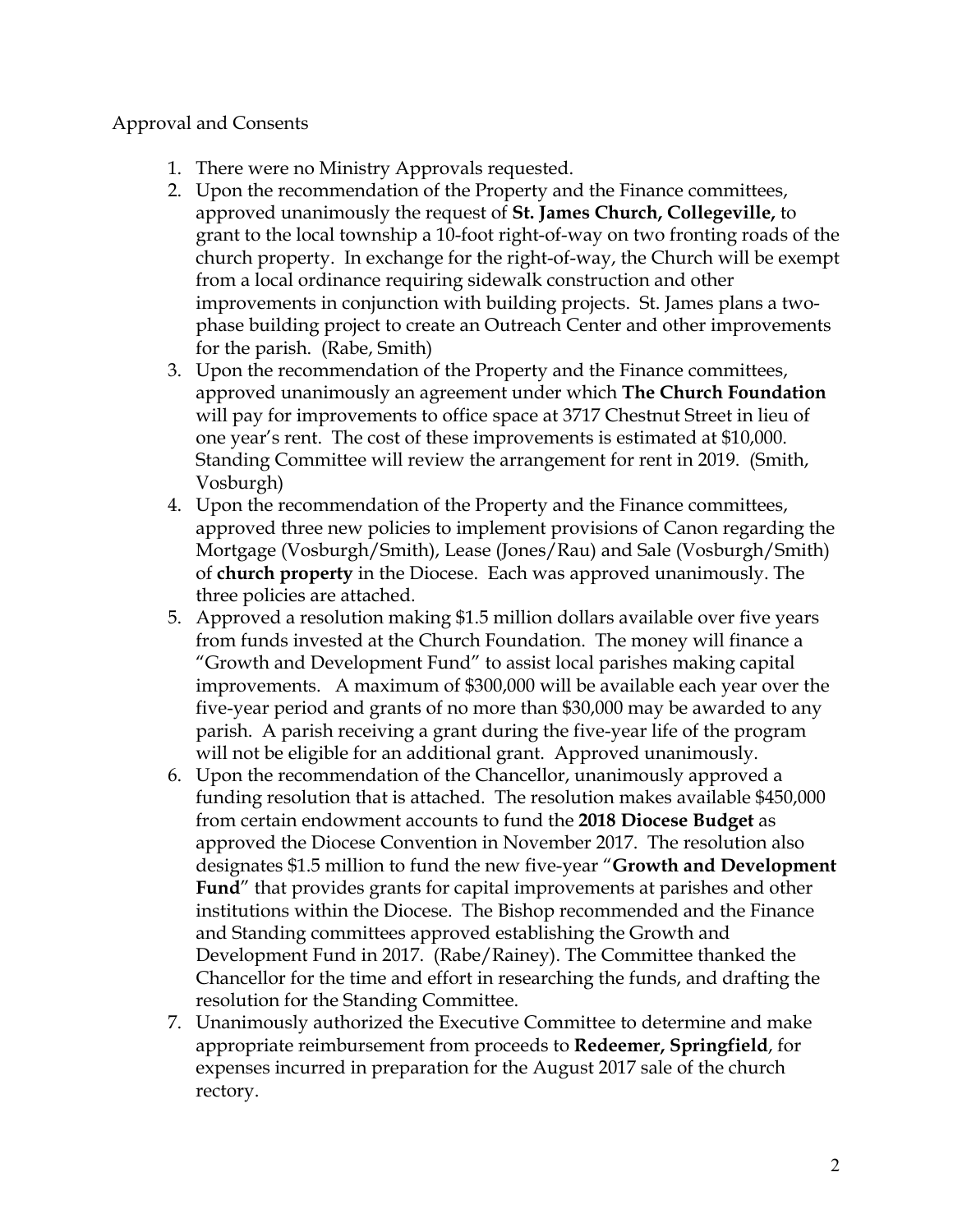The closing prayer was offered by Johnstone.

The meeting was adjourned at 6:50 pm by McCausland.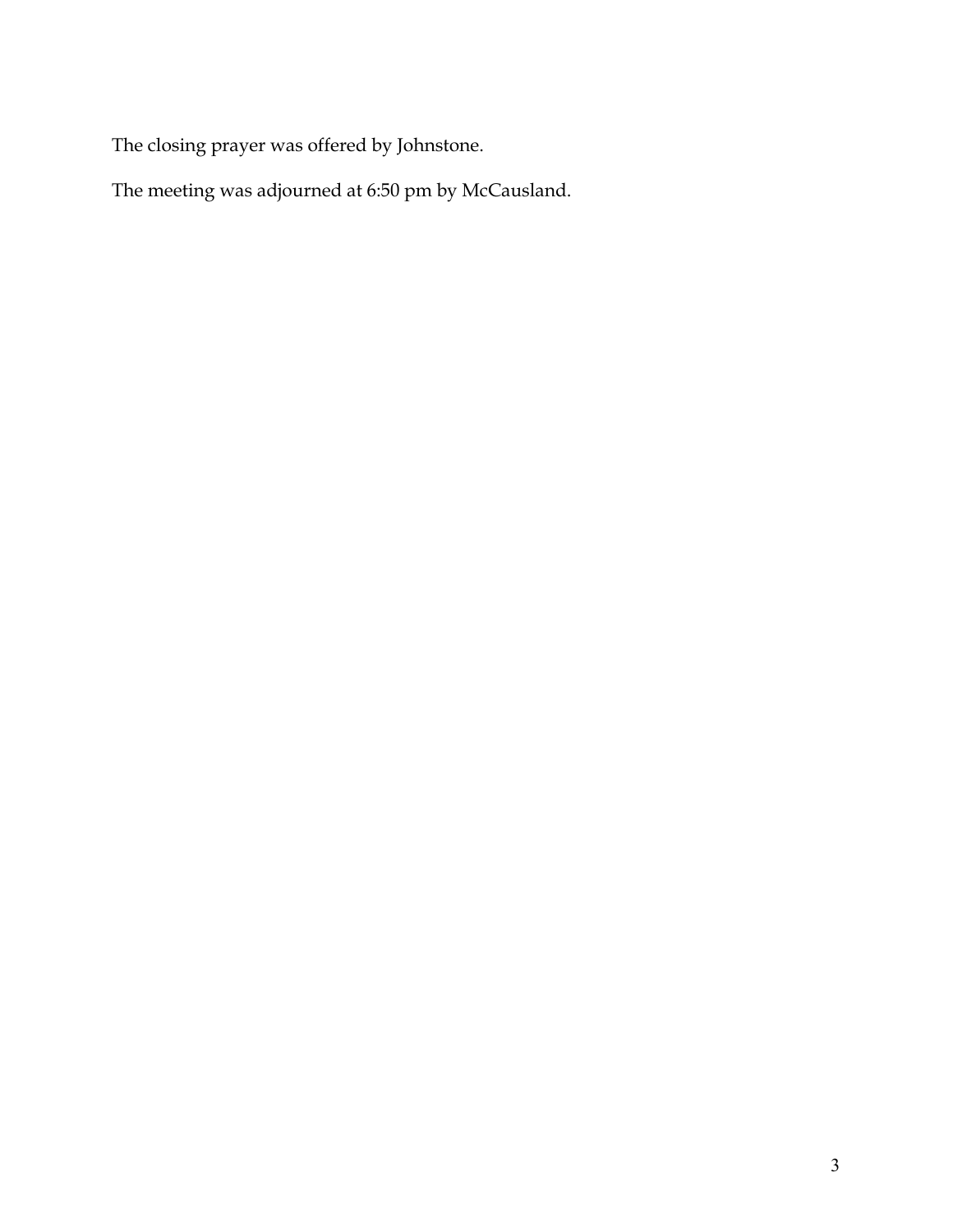## **Future Meetings**

- February 27, 2018 Opening/Closing Prayers: Rau/Rabe
- March 27, 2018: (4) Postulants seeking ordination.

# # #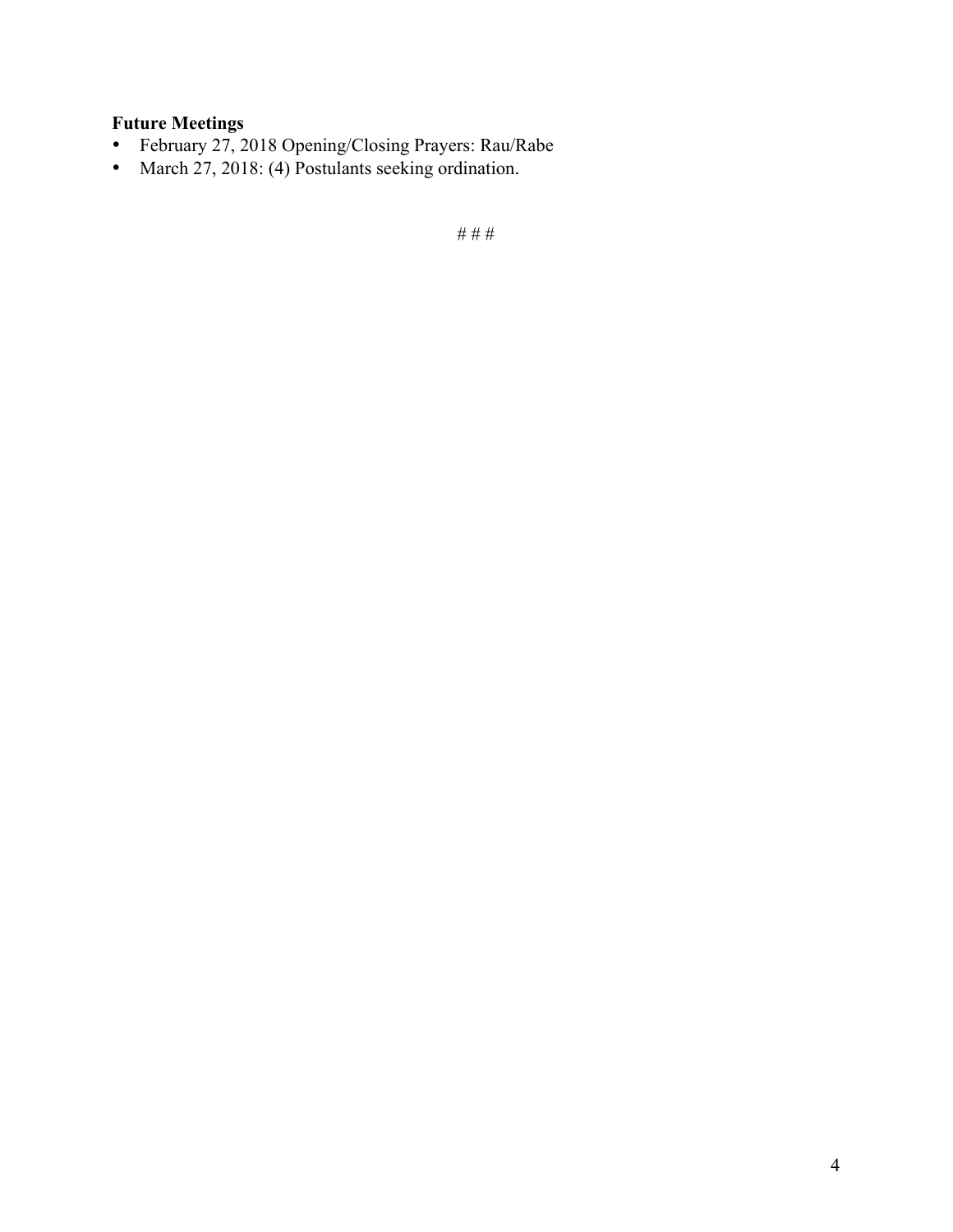# **RESOLUTION**

**WHEREFORE,** in connection with the Diocesan process to prepare the Diocese's 2018 budget, an analysis of Church Foundation records indicated the existence of certain funds either established pursuant to Canon 13.4 or established in prior years by the Bishop and Standing Committee;

**WHEREFORE,** some Funds listed on the attached Exhibit "A" were established pursuant to Canon 13.4 and contain monies which the Foundation has held in trust for the benefit of closed parishes (or, more accurately, the not-for-profit corporation which once operated the parish);

**WHEREFORE,** other Funds listed were established by the Bishop and Standing Committee until such time as the Diocese could determine the best use of them in the best interests of the Diocese; and

**WHEREFORE,** after a careful 90-day review of the Funds identified on the attached Exhibit "A, which has included

- a review by counsel for the Church Foundation and the Chancellor of the Diocese
- an investigation into whether any Fund is subject to a restriction imposed upon it in a formal instrument by a donor
- consideration, as to the Closed Parish funds, whether conditions of Canon 13.4 are met; and
- discussion by and among the Finance Committee, Standing Committee, the Diocesan Treasurer and the Canon for Finance and Business from at least September 2017 to the present, and the formal approval of the Finance Committee of the proposals set forth in this Resolution, as required by Canon 4.6, it is hereby resolved:

On this 23d day of January 2018, the Standing Committee makes the following findings and resolutions:

A. Findings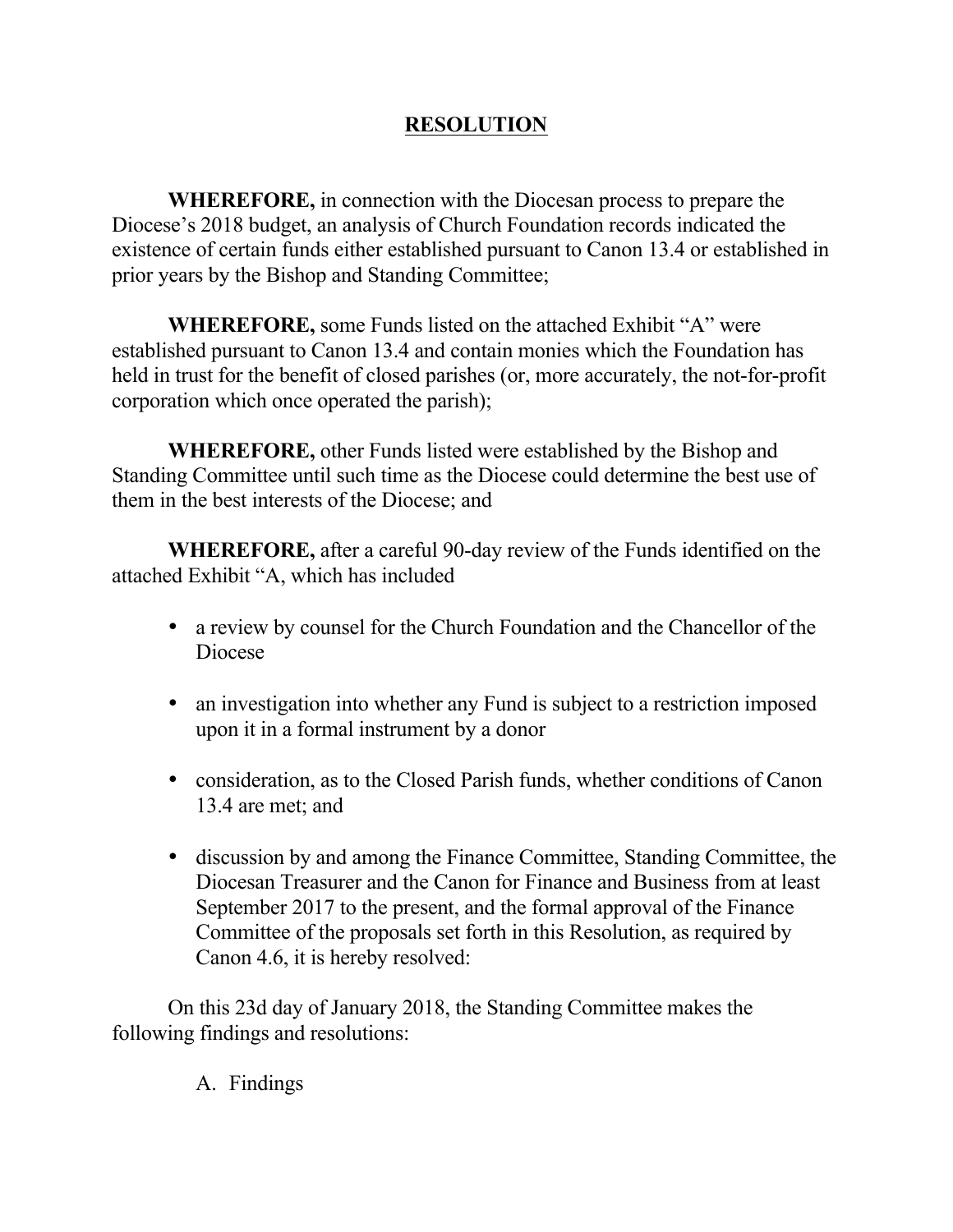1. The Funds identified in the attached Exhibit A, lines 1-16, are each Closed Property Funds established by the Bishop and Standing Committee pursuant to Canon 13.4 and used to the extent possible to serve the purposes identified in the Articles of Incorporation applicable to the particular closed parish and/or to fund expenses arising in connection with the closing of the Parish;

2. Because of the passage of time between the establishment of the Canon 13.4 Funds and the closing of the Parish, and in accordance with Canon 13.4, the Ecclesiastical Authority has advised the Standing Committee that it is impractical further to seek to apply these funds for the benefit of the closed parish, that those Funds should now closed and the balance (principal and interest) used for the best interests of the Diocese and applied as described below;

3. The *Unrestricted Capital Campaign* (Account 065060) (established by the Diocese to hold unrestricted bequests to the Diocese), the *Diocesan Unrestricted Fund* (Account 065085) (also established by the Diocese to hold unrestricted bequests to the Diocese); the *Evelyn Bromly Fund* (Account 065034 ) (established by the Diocese to hold an unrestricted gift to the Diocese under the Will of Evelyn Bromley) the *Lance Endowment Fund* (Account 065049) (established by the Diocese to hold an unrestricted bequest to the diocese under the Will of Lavinia Lance) and the *Samuel Houston Fund* (Account 065071) (established by the Diocese to hold an unrestricted bequest) are each subject to the Ecclesiastical Authority's recommendations for their use in accordance with Canon 13.3, subject to the approval of the Standing Committee.

4. As each individual who gave an unrestricted bequest to the Diocese intended that the bequest be used as part of the overall unrestricted assets of the Diocese and applied towards enriching the life of the Diocese and its missions as identified each year in the Budget approved by Convention, and/or as identified in this Resolution in connection with the 2018 Budget adopted by Convention; the Bishop has advised, and the Standing Committee has concluded, that the funds closed and the amounts therein put to their intended use as identified in this Resolution.

5. The *John the Baptist Ihling Fund* (Account 064635) (a bequest under the 1922 Will of Mary C. Ihling in 1922 to be used for the "general expenses of the Church of St. John the Baptist."), was transferred by way of a *cy pres*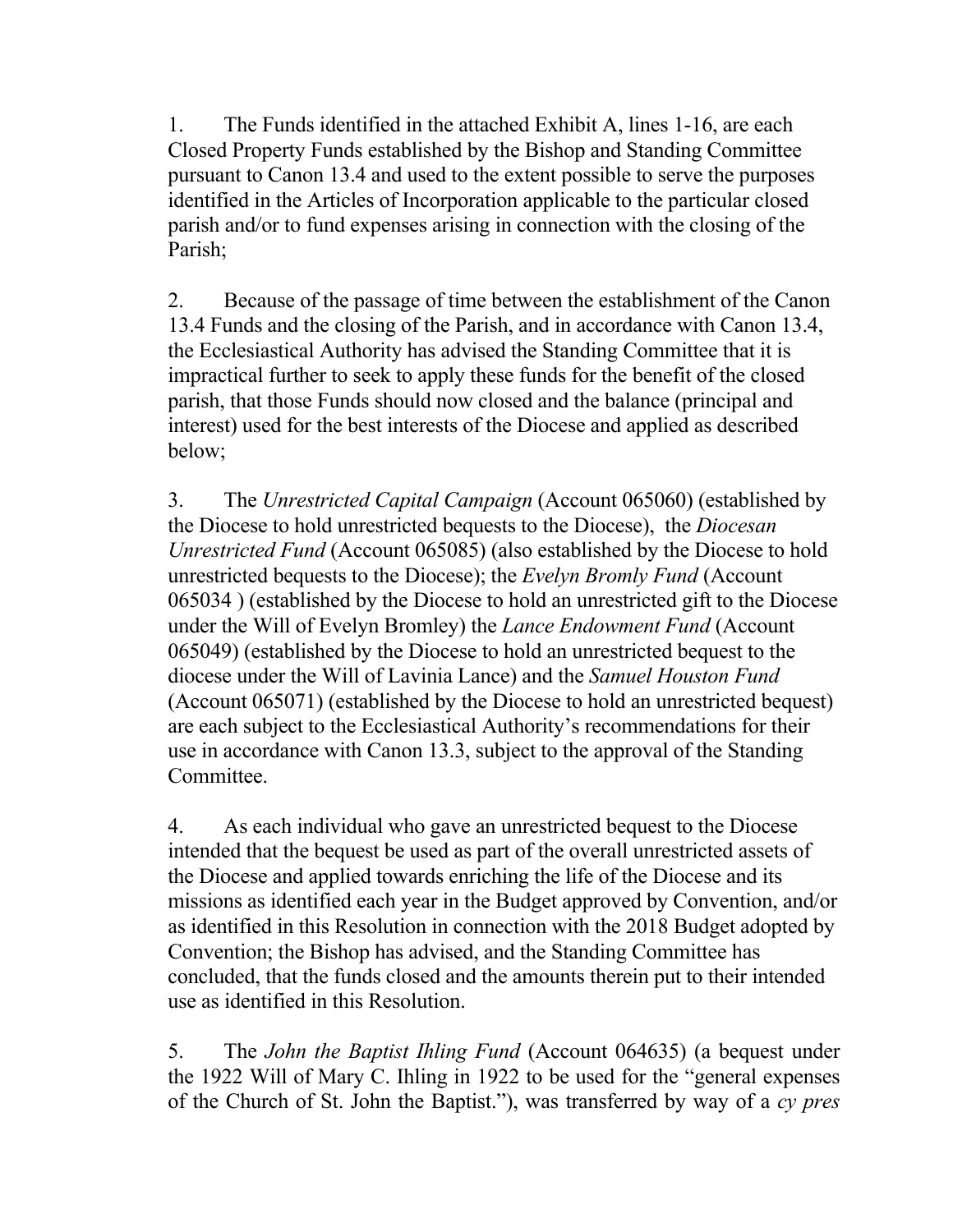petition approved by the Orphans' Courts to the Church Foundation where it was to be used as directed by the Diocese. Pursuant to Canon 13.3, the Bishop and Standing Committee may decide how the fund can be used in the Diocese's best interests. The Bishop and Standing Committee have concluded that these monies should no longer be part of a segregated Fund but should be included in those Diocesan Funds available to fund the life of the Diocese and its missions as identified each year in the Budget approved by Convention, and/or to be applied in whole or in part as identified in this Resolution in connection with the 2018 Budget adopted by Convention;

6. The *Louise Duane Wallace Fund* (Account 065025) (a bequest to the Diocese for which may be used for any purpose other than building projects, as determined by the Ecclesiastical Authority), like the other Funds which have been held segregated and not made available to fulfil the intent of the donor, should likewise be made part of Funds available each year in the Budget approved by Convention, and/or to be applied in whole or in part as identified in this Resolution in connection with the 2018 Budget adopted by Convention, insuring and documenting at all times, however, that the balance of the bequest has been applied to Diocesan activities other than building projects.

7. *The McCreery Fund* (Account 065051) (a bequest under the Samuel McCreery Trust which requests, but does not require, that the money be applied "for mission work and for relief of the poor of the Diocese.") like the other Funds which have been held segregated and not made available to fulfil the intent of the donor, should likewise be made part of Funds available each year in the Budget approved by Convention, and/or to be applied in whole or in part as identified in this Resolution in connection with the 2018 Budget adopted by Convention, insuring and documenting at all times, however, that the Fund is applied *only* in a manner consistent with the wishes of the donor.

## BE IT THEREFORE RESOLVED:

7. Each Fund identified above shall be closed and the amounts therein applied as follows:

A. \$450,000 shall be made available for Diocesan use to fund the programs and expenses identified in its 2018 budget.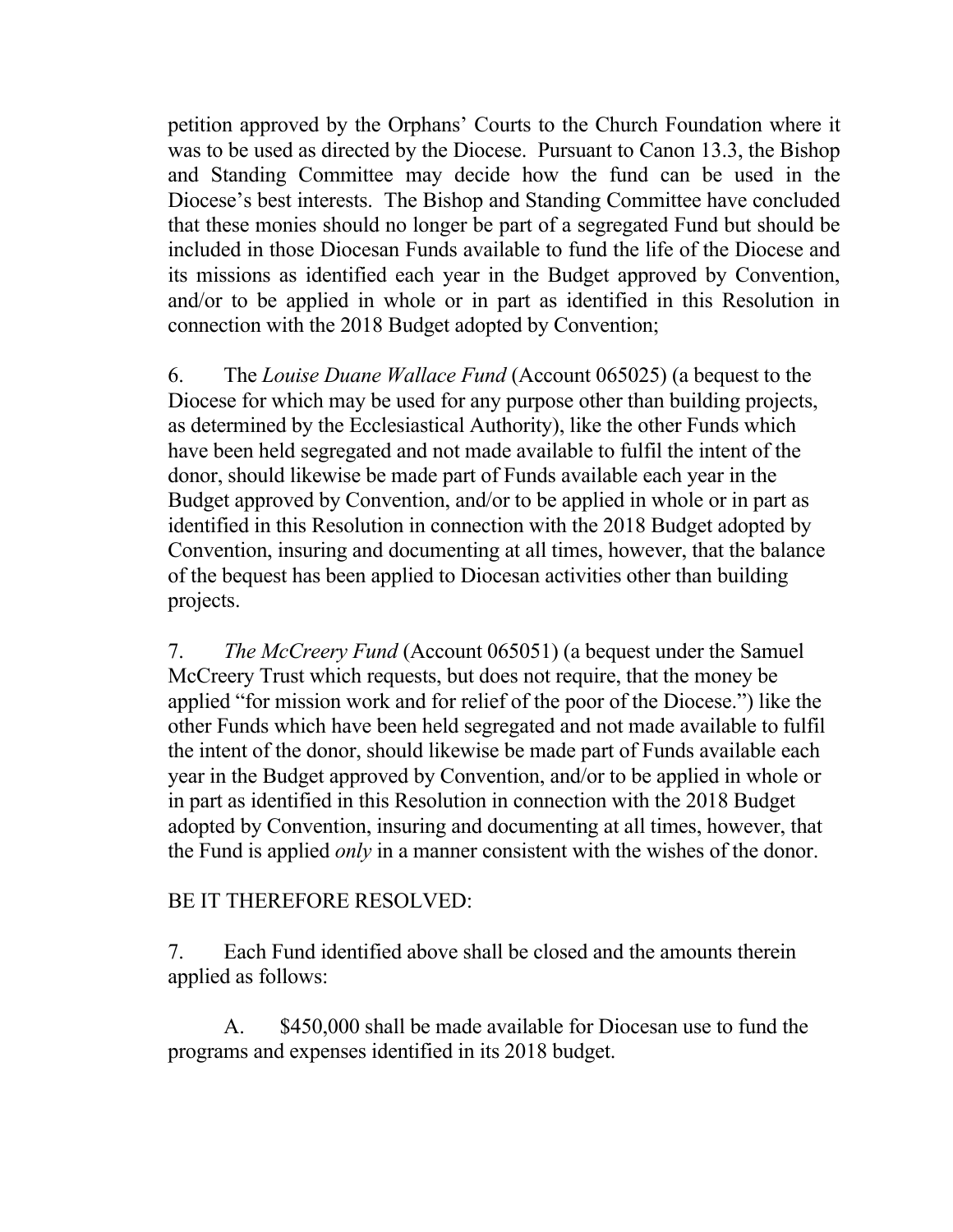B. \$1.5 million shall be designated as a Growth Development Fund, as announced at the 2017 Diocesan Convention, to be distributed during the Diocese's 2018, 2019, 2020, 2021 and 2022 fiscal years, with any interest earned from time to time on the balance of the Fund to be applies to increase the principal amount thereof.

The Growth Development Fund shall be funded in part with the *McCreery Fund* so that the non-mandatory restrictions imposed by the donor on the gift may be honored to the extent practicable. The balance of the Growth Development Fund shall be made up from the remaining closed accounts as the Treasurer and Canon for Finance and Business may decide.

C. The balance of the accounts closed in accordance with this Resolution shall be deposited into the Diocesan General Fund for use in the best interests of the Diocese in accordance with its usual practices.

D. Nothing herein is intended to permit the other than current permitted pursuant to the terms of the Trust Instrument governing the Deaconate Retiring Fund, (Account 064943).

 $\mathcal{L}_\text{max}$  and the contract of the contract of the contract of the contract of the contract of the contract of the contract of the contract of the contract of the contract of the contract of the contract of the contrac Date By: Norman MacCausland President, Standing Committee of the Diocese of Pennsylvania

Approved:

Right Rev. Daniel Gutierrez